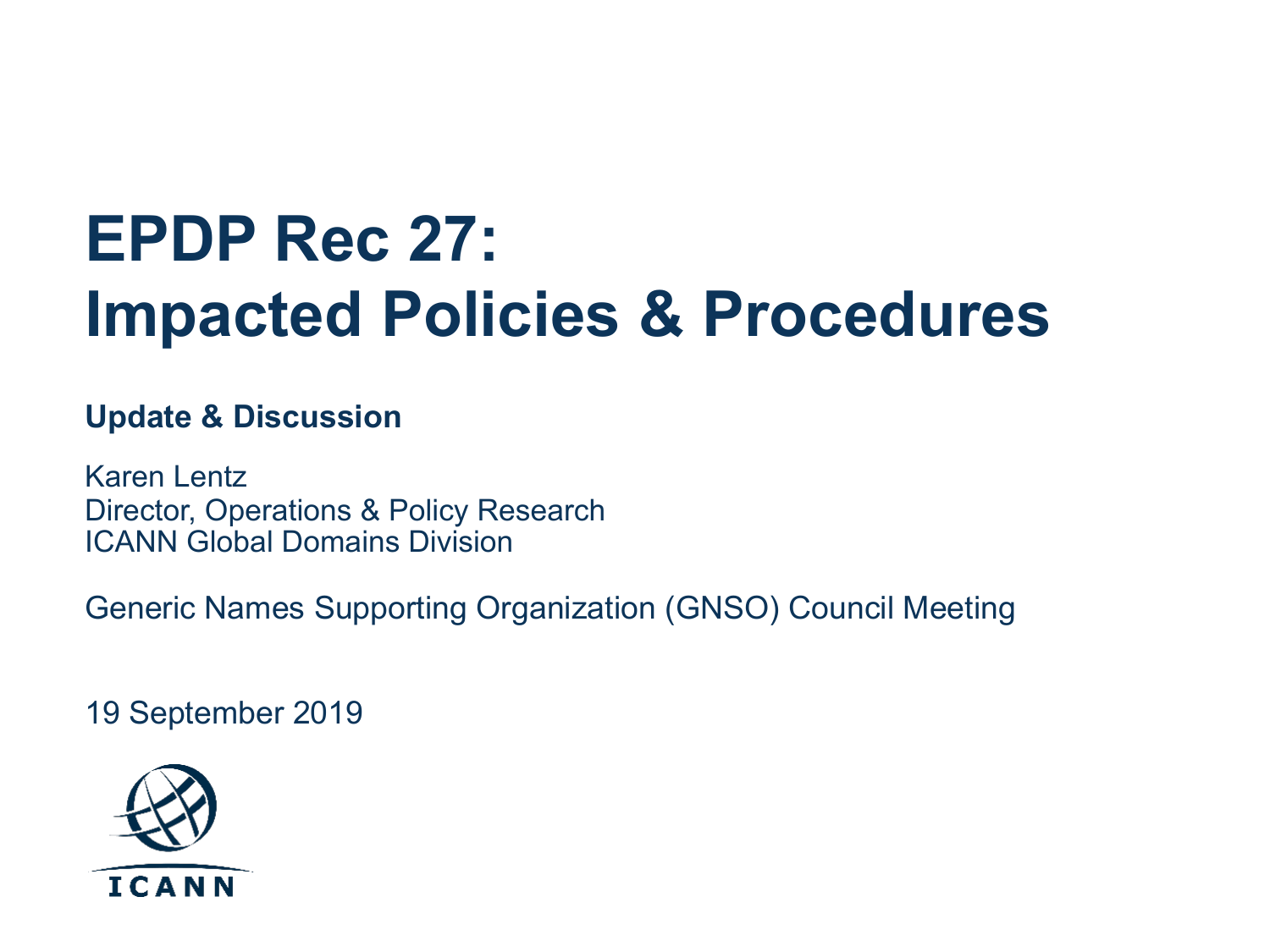## **Agenda**

### ◎ Rec 27 Work Plan

https://mm.icann.org/pipermail/council/2019- August/022994.html

- o High-level phases
- o Roles and responsibilities
- $\circ$  Schedule

 $\odot$  Discussion

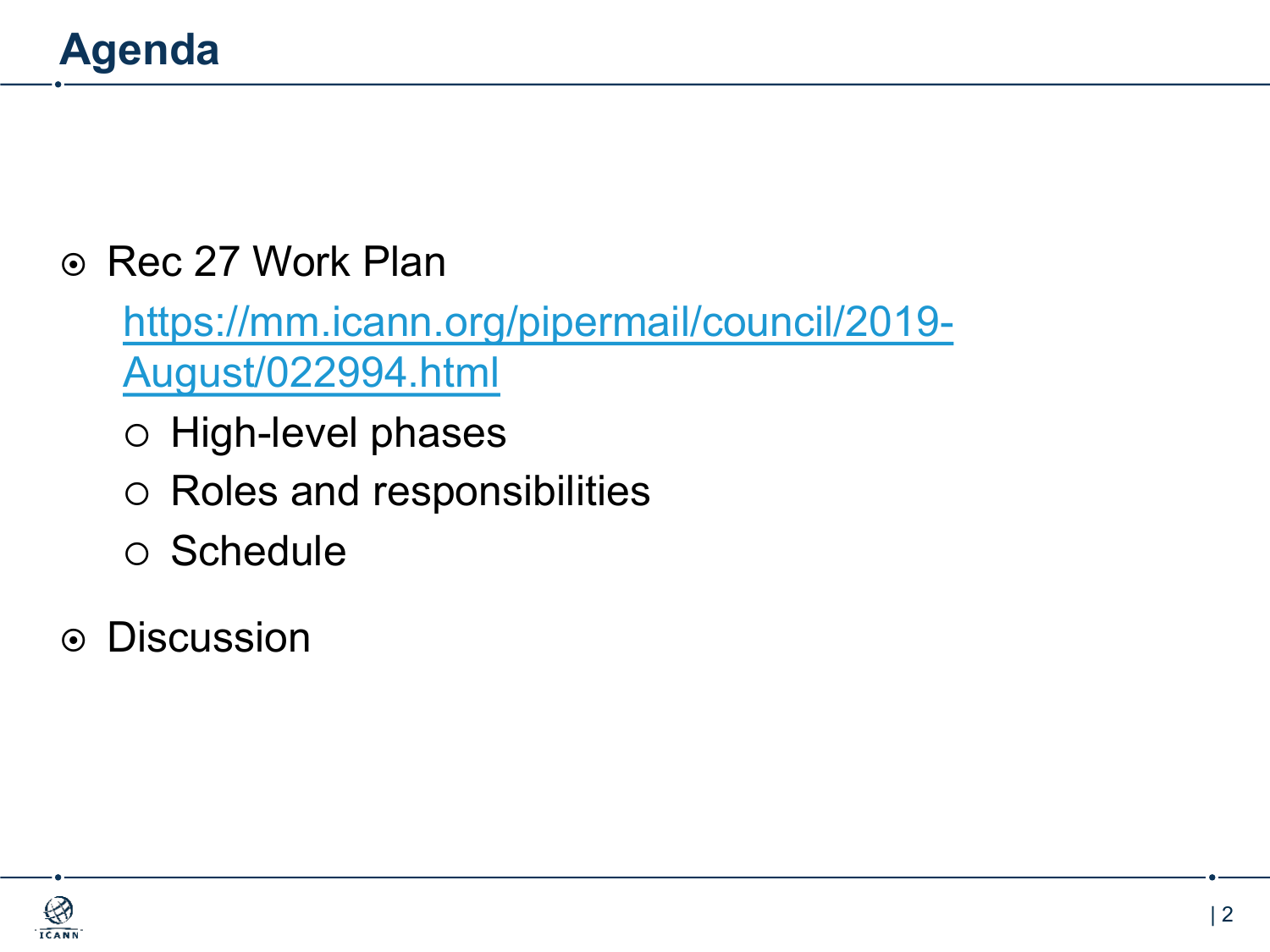### **Recommendation 27**

The EPDP Team recommends that as part of the implementation of these policy recommendations, updates are made to the following existing policies / procedures, and any others that may have been omitted, to ensure consistency with these policy recommendations as, for example, a number of these refer to administrative and/or technical contact which will no longer be required data elements:

- Registry Registration Data Directory Services Consistent Labeling and Display Policy
- ¡ Thick WHOIS Transition Policy for .COM, .NET, .JOBS
- Rules for Uniform Domain Name Dispute Resolution Policy
- **WHOIS Data Reminder Policy**
- **O** Transfer Policy
- $\circ$  Uniform Rapid Suspension (URS) Rules
- **O** Transfer Dispute Resolution Policy

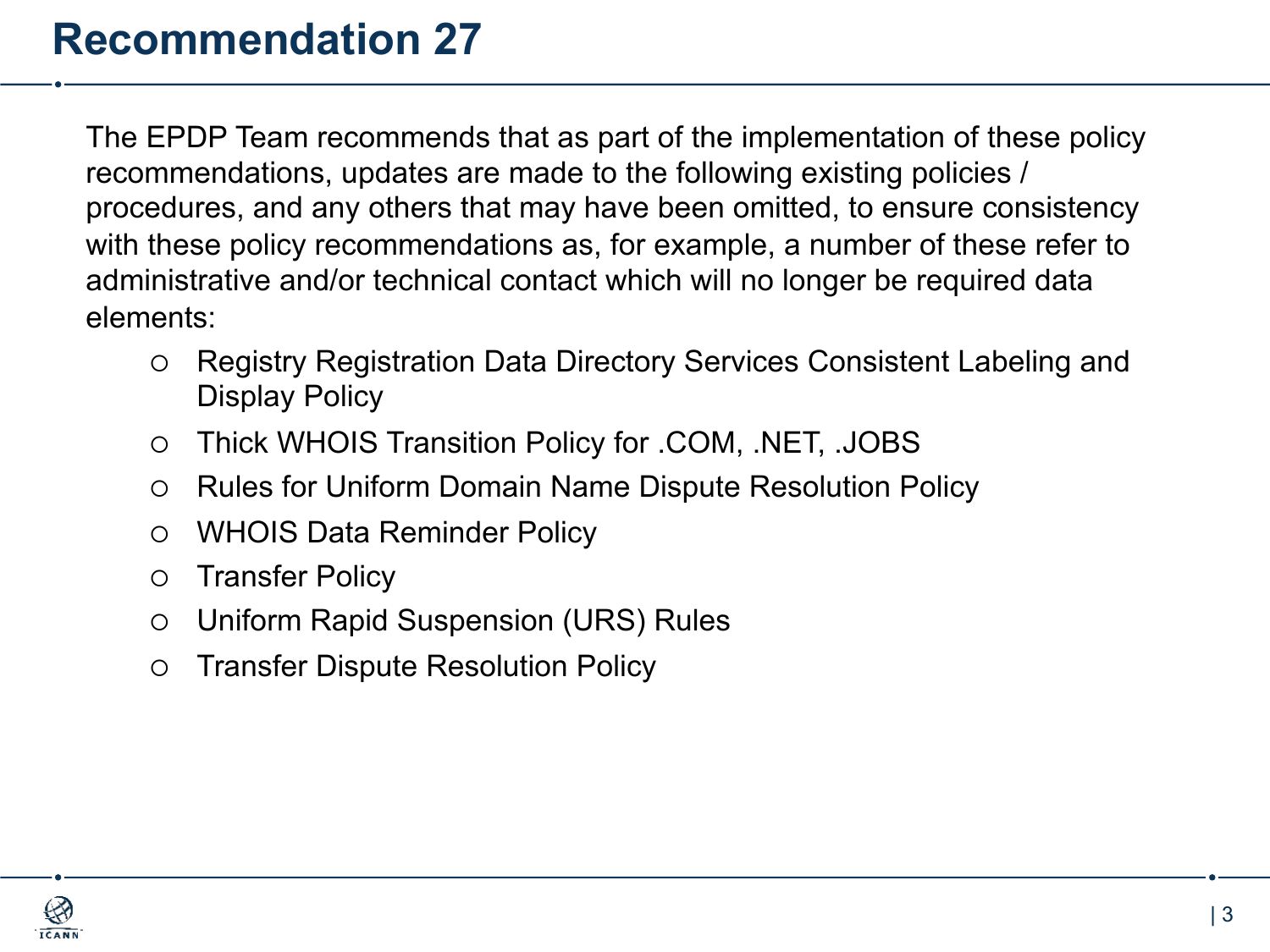### **High-Level Phases**

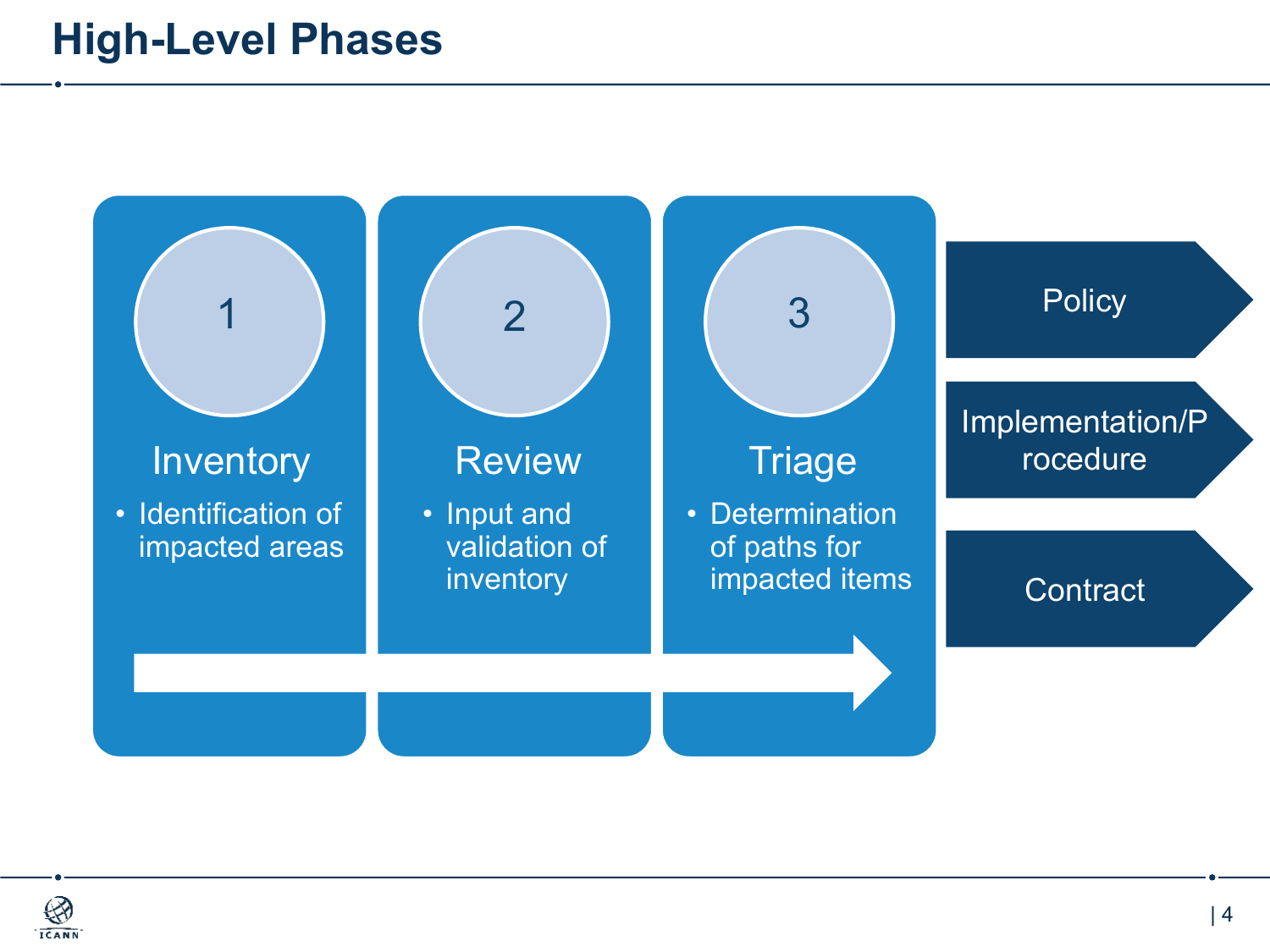### **Roles & Responsibilities**

#### ICANN org

- Perform detailed review of each policy and procedure to identify impacts
- Present and review inventory with IRT, GNSO, others as appropriate
- Ensure delivery of any information requests or other follow-up items
- Create a process for addressing non-policy items, ensuring transparency and the ability for affected stakeholders to participate

#### Implementation Review Team (Phase 1 IRT)

- Identify additional impacted areas as needed
- Identify and confirm items with policy implications for the GNSO
- Review and advise on the proposed path to address for each item

#### GNSO Council

- Review inventory and proposed disposition, add or modify as appropriate
- Communicate plans and status to broader GNSO
- Initiate procedures as deemed appropriate to address each item within GNSO scope

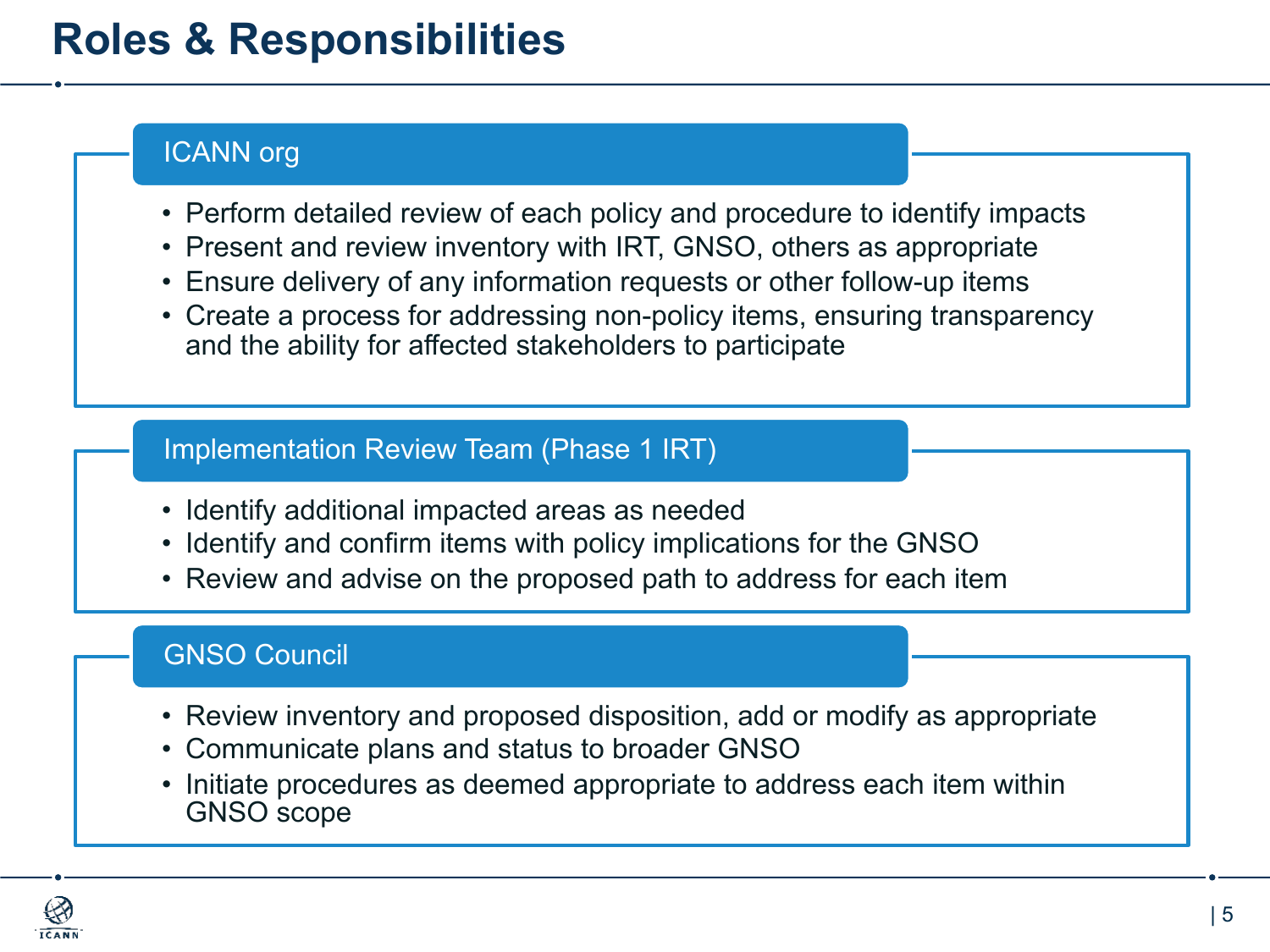|                | <b>Milestone</b>                        | <b>Timing</b>     |
|----------------|-----------------------------------------|-------------------|
| $\mathbf 1$    | Wave 1 analysis complete                | Week of 28 Oct 19 |
| 2              | IRT review period complete              | Week of 18 Nov 19 |
| 3              | Wave 1 publication and delivery to GNSO | Week of 9 Dec 19  |
| $\overline{4}$ | Wave 2 analysis complete                | Week of 13 Jan 20 |
| 5              | <b>IRT review period complete</b>       | Week of 3 Feb 20  |
| 6              | Wave 2 publication and delivery to GNSO | Week of 24 Feb 20 |